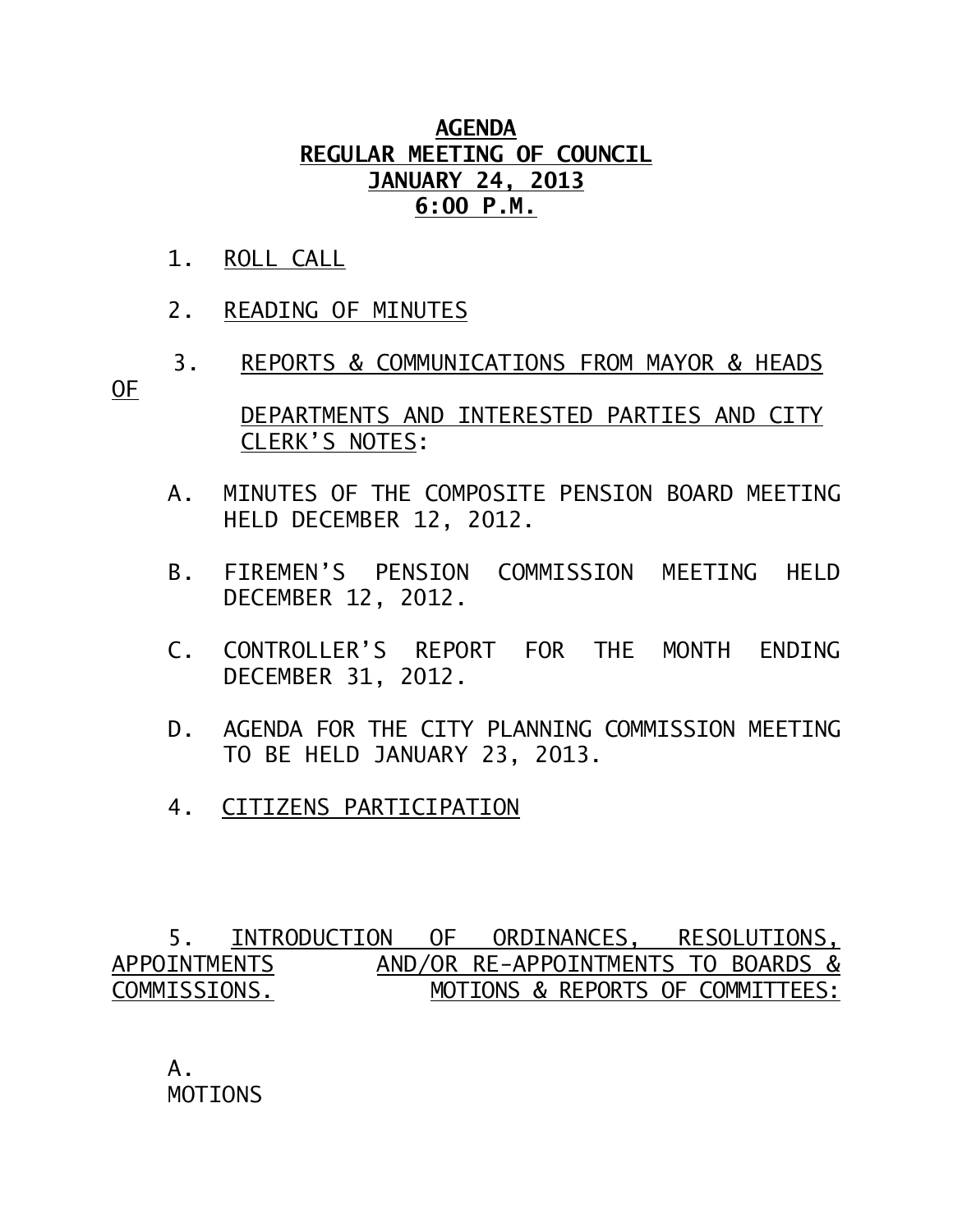ESTABLISHING A "NO PARKING" ZONE ALONG THE EASTERLY SIDE OF WEST MARKET STREET (S.R. 6011) FROM BRICK AVENUE TO ROCKWELL AVENUE TO ALLOW FOR SAFE SIGHT DISTANCE FOR A PROPOSED DRIVEWAY BY NOONES MARKET FOR A PROPERTY LOCATED AT 416 WEST MARKET STREET.

 $\mathsf{C}$ .

AUTHORIZING THE MAYOR AND OTHER APPROPRIATE OFFICIALS TO ENTER INTO A MANAGEMENT AGREEMENT WITH STANDARD PARKING CORPORATION TO ADMINISTER AND MANAGE THE CITY'S ON-STREET PARKING METER OPERATION; PROCURE ON-STREET PARKING METER EQUIPMENT; ENFORCE VIOLATIONS OF CITY ON-STREET PARKING METER ORDINANCE; EMPLOY PERSONNEL TO ADMINISTER AND ENFORCE THE CITY'S ON-STREET METERED PARKING OPERATION; PREPARE AND DELIVER TO THE CITY A BUDGET EVERY YEAR FOR CITY APPROVAL; DEPOSIT GROSS RECEIPTS FROM MONIES COLLECTED AND EARNED BY STANDARD INTO A FEDERALLY INSURED BANK ACCOUNT IN EXCHANGE FOR THE SUM OF TEN THOUSAND DOLLARS (\$10,000.00) PER MONTH FOR A PERIOD OF FIVE (5) YEARS BEGINNING JANUARY 1, 2013 AND ENDING ON DECEMBER 31, 2017.

D.

ACCEPTING THE RECOMMENDATION OF THE HISTORICAL ARCHITECTURE REVIEW BOARD ("HARB") AND APPROVING THE CERTIFICATE OF APPROPRIATENESS FOR POCONO SIGN & GRAPHIC, 1147 THE HIDEOUT, LAKE ARIEL, PENNSYLVANIA FOR REMOVAL OF EXISTING SIGNAGE LOCATED ON LEFT-SIDE FAÇADE; REPLACE WITH NEW SIGNAGE OF THE SAME DIMENSIONS/COLOR SCHEME AND CHANGE BUSINESS NAME ON EXISTING AWNING TO MATCH DIMENSION OF 10"H X7' W AT 414 SPRUCE STREET, SCRANTON, PENNSYLVANIA.

B.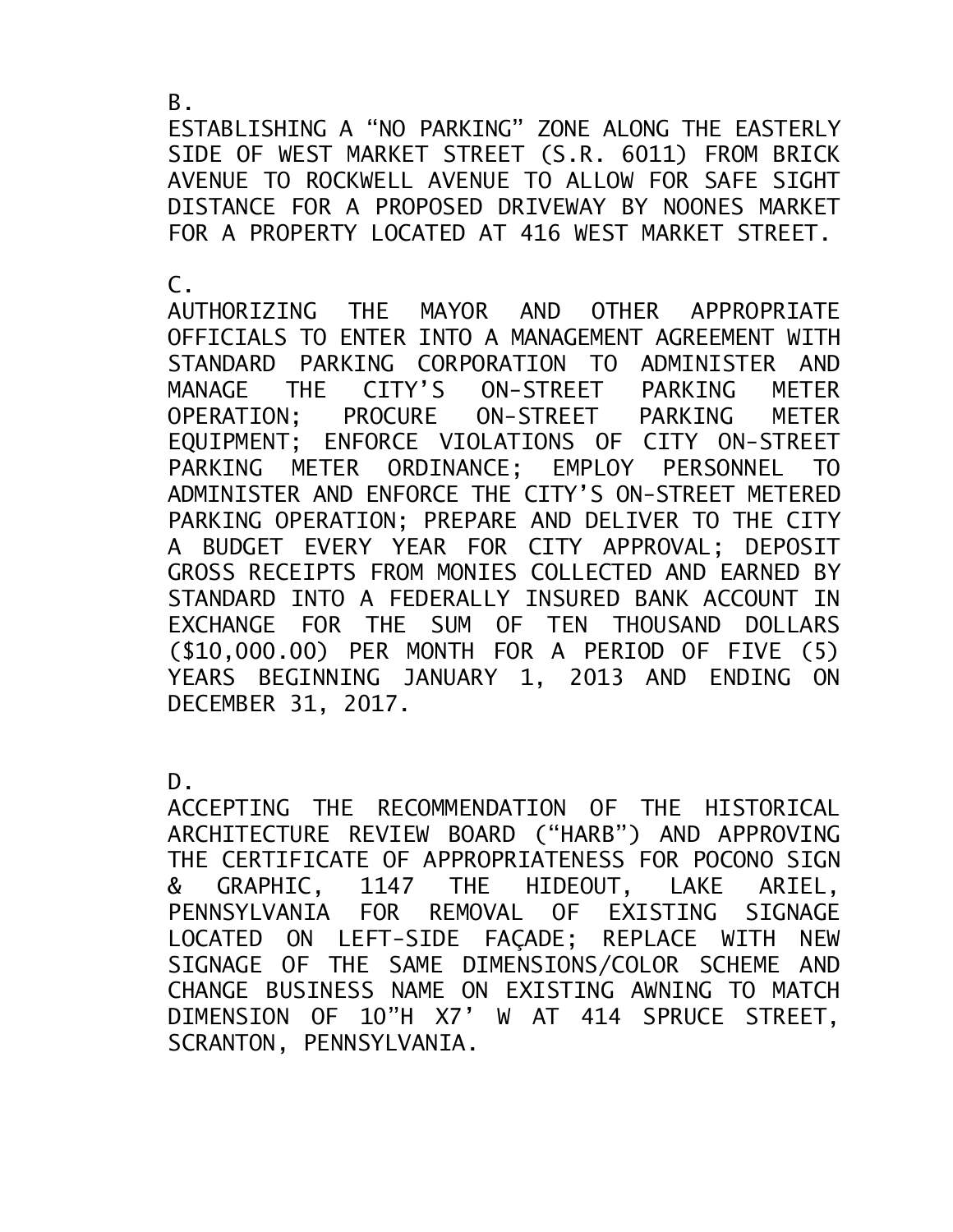6. CONSIDERATION OF ORDINANCES – READING BY TITLE –

 $A<sub>-</sub>$ 

READING BY TITLE – FILE OF COUNCIL NO. 3, 2013 – AN ORDINANCE - AMENDING FILE OF COUNCIL NO. 56, 2011, AN ORDINANCE ENTITLED "GENERAL OPERATING BUDGET 2012" BY TRANSFERRING \$692.22 FROM ACCOUNT NO. 01.051.00051.4201 (LICENSING, PERMITS & INSPECTIONS - PROFESSIONAL SERVICES) TO ACCOUNT NO. 01.051.00051.4101 (LICENSING, PERMITS & INSPECTIONS - MILEAGE /UNIFORM ALLOWANCE) TO PROVIDE FUNDING FOR MILEAGE REIMBURSEMENT TO INSPECTORS.

## 7. FINAL READING OF RESOLUTIONS AND ORDINANCES-

A.

FOR CONSIDERATION BY THE COMMITTEE ON FINANCE FOR ADOPTION-FILE OF COUNCIL NO. 2, 2013 - ORDINANCE OF THE CITY OF SCRANTON, LACKAWANNA COUNTY, PENNSYLVANIA APPOINTING W. BOYD HUGHES, ESQUIRE AND PAUL A. KELLY, JR., ESQUIRE AS SPECIAL COUNSEL TO THE CITY OF SCRANTON AND CASECON CAPITAL, INC. AS FINANCIAL ADVISOR TO THE CITY OF SCRANTON ON THE ISSUANCE, SALE AND PLACEMENT OF ANY BONDS AND/OR NOTES FOR THE FINANCING OF THE CITY OF SCRANTON'S UNFUNDED DEBT, ANY TRANSACTION INVOLVING THE SALE LEASEBACK OF CITY ASSETS, ANY TRANSACTIONS INVOLVING THE SALE OR LEASE OF ANY AUTHORITY ASSETS WHICH REDUCES THE CITY OF SCRANTON'S BOND INDEBTEDNESS UNDER THE UNIT DEBT

ACT OR RESULTS IN THE PAYMENT OR LOAN OF MONEY BY ANY AUTHORITY TO THE CITY OF SCRANTON, THE REFINANCING OR REFUNDING OF ANY OF THE CITY'S OUTSTANDING BOND ISSUES AND ANY 2013 TAX ANTIICIPATING NOTES OTHER THAN THE 2013 TAN NOTE A AND AUTHORIZING THE MAYOR AND OTHER APPROPRIATE CITY OFFICIALS TO EXECUTE A CONTRACT WITH CASECON CAPITAL, INC.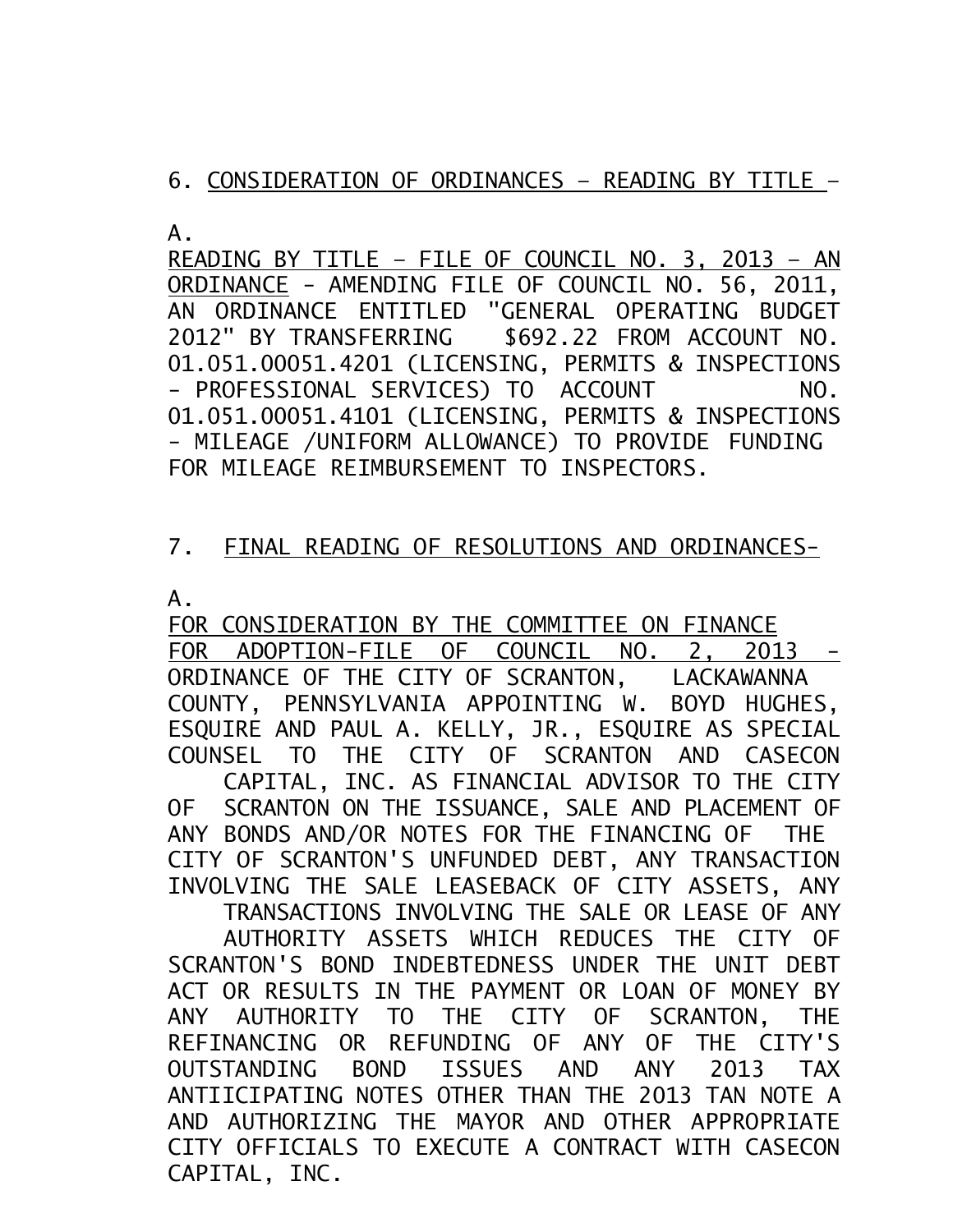B.

FOR CONSIDERATION BY THE COMMITTEE ON RULES FOR ADOPTION-RESOLUTION NO. 2, 2013 (PREVIOUSLY TABLED)- APPOINTMENT OF JOSEPH DEANTONA, 1331 CORNELL STREET, SCRANTON, PENNSYLVANIA 18504 AS A MEMBER OF THE SCRANTON LACKAWANNA HEALTH AND WELFARE AUTHORITY FOR AN ADDITIONAL FIVE (5) YEAR TERM. MR. DEANTONA'S CURRENT TERM EXPIRED ON DECEMBER 31, 2012 AND HIS NEW TERM WILL EXPIRE ON DECEMBER 31, 2017.

 $\mathsf{C}$ .

FOR CONSIDERATION BY THE COMMITTEE ON RULES FOR ADOPTION-RESOLUTION NO. 3, 2013 (PREVIOUSLY TABLED)- APPOINTMENT OF JOHN GRANAHAN, 1504 PRICE STREET, SCRANTON, PENNSYLVANIA 18504 AS A MEMBER OF THE SCRANTON LACKAWANNA HEALTH AND WELFARE AUTHORITY FOR AN ADDITIONAL FIVE (5) YEAR TERM. MR. GRANAHAN'S CURRENT TERM EXPIRED ON DECEMBER 31, 2012 AND HIS NEW TERM WILL EXPIRE ON DECEMBER 31, 2017.

D.

FOR CONSIDERATION BY THE COMMITTEE ON RULES FOR ADOPTION-RESOLUTION NO. 4, 2013 (PREVIOUSLY TABLED)- APPOINTMENT OF JACK DELEO, 125 WHITETAIL DRIVE, SCRANTON, PENNSYLVANIA 18504 AS A MEMBER OF THE SCRANTON MUNICIPAL RECREATION AUTHORITY FOR AN ADDITIONAL FIVE (5) YEAR TERM. MR. DELEO'S CURRENT TERM EXPIRED ON DECEMBER 31, 2012 AND HIS NEW TERM WILL EXPIRE ON DECEMBER 31, 2017.

E.

FOR CONSIDERATION BY THE COMMITTEE ON RULES FOR ADOPTION-RESOLUTION NO. 5, 2013 (PREVIOUSLY TABLED)-